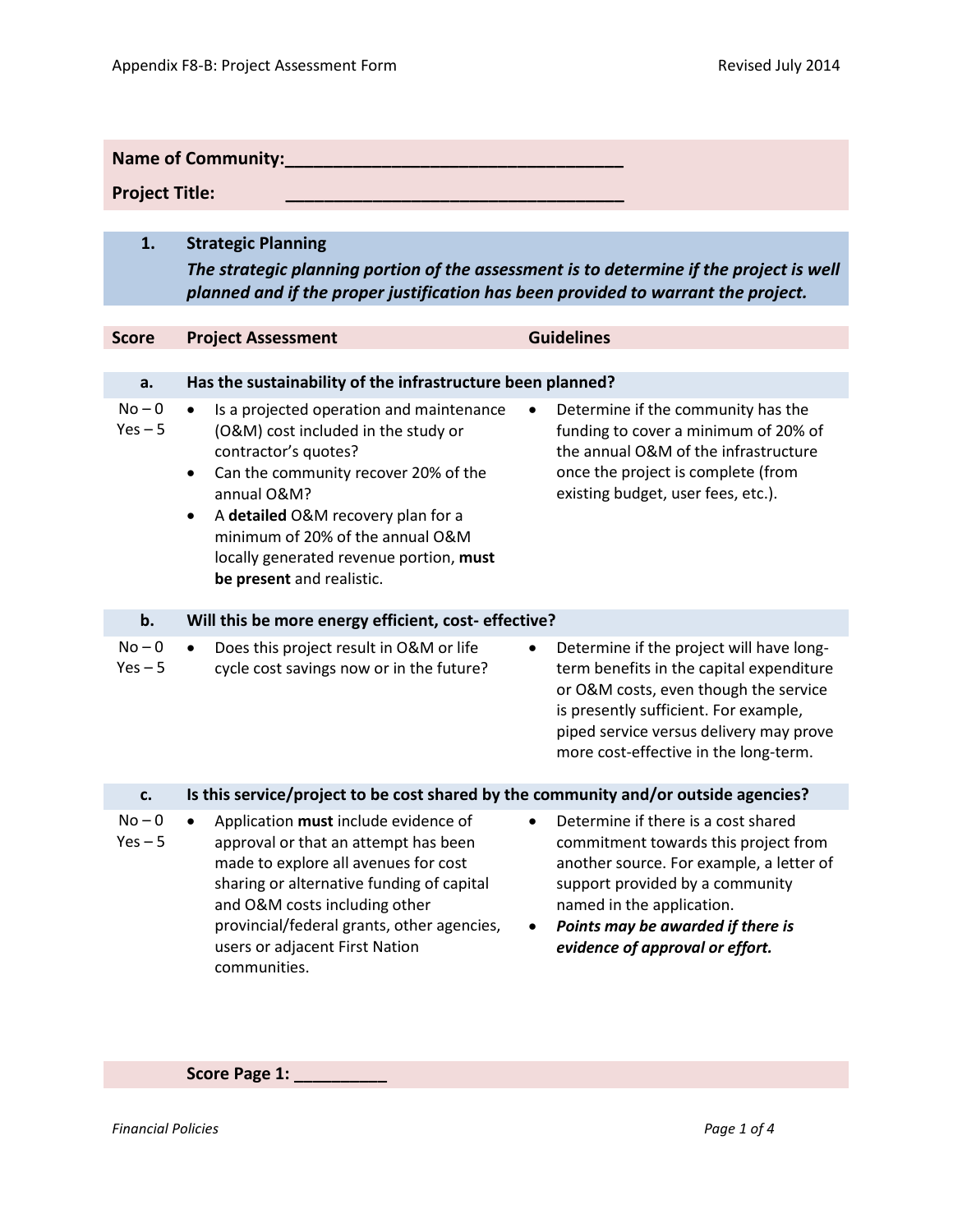| <b>Score</b>          | <b>Project Assessment</b>                                                                                                                                                                                                                                                                                                                                                                   | <b>Guidelines</b>                                                                                                                                                                                                                                                                                                                                                                                                                                                                                                                                                                   |
|-----------------------|---------------------------------------------------------------------------------------------------------------------------------------------------------------------------------------------------------------------------------------------------------------------------------------------------------------------------------------------------------------------------------------------|-------------------------------------------------------------------------------------------------------------------------------------------------------------------------------------------------------------------------------------------------------------------------------------------------------------------------------------------------------------------------------------------------------------------------------------------------------------------------------------------------------------------------------------------------------------------------------------|
|                       |                                                                                                                                                                                                                                                                                                                                                                                             |                                                                                                                                                                                                                                                                                                                                                                                                                                                                                                                                                                                     |
| d.                    | Is this the only option to provide/acquire this service?                                                                                                                                                                                                                                                                                                                                    |                                                                                                                                                                                                                                                                                                                                                                                                                                                                                                                                                                                     |
| $No - 0$<br>$Yes - 5$ | Is shared infrastructure with a<br>$\bullet$<br>neighbouring First Nation or Municipality<br>an option?<br>Is the infrastructure readily available<br>$\bullet$<br>within the community or surrounding area<br>and available for rent or a service fee?<br>If the infrastructure is a replacement, can<br>$\bullet$<br>the existing infrastructure deliver the<br>service and for how long? | Determine if efforts have been made to<br>look at other options of delivering this<br>service.<br>Evidence of efforts must be verified in<br>$\bullet$<br>the application.<br>If other service providers are available,<br>٠<br>evidence must be provided supporting<br>statements within the application such<br>as inflated pricing, for example.                                                                                                                                                                                                                                 |
| e.                    | Can the community provide the service as a result of the project?                                                                                                                                                                                                                                                                                                                           |                                                                                                                                                                                                                                                                                                                                                                                                                                                                                                                                                                                     |
| $No - 0$<br>$Yes - 5$ | If this service or facility is provided will it<br>$\bullet$<br>be used to its full potential? Are there<br>trained staff available to operate the<br>facility or is there a training plan?                                                                                                                                                                                                 | Determine that the community is ready<br>$\bullet$<br>for this project. For example, a<br>purchased fire truck - trained, licensed<br>personnel; piped water - a commitment<br>from homeowners of hook-ups, homes<br>are upgraded for this service.                                                                                                                                                                                                                                                                                                                                 |
| f.                    | Is there an internal or external report/document identifying a need for this project?                                                                                                                                                                                                                                                                                                       |                                                                                                                                                                                                                                                                                                                                                                                                                                                                                                                                                                                     |
| $No - 0$<br>$Yes - 5$ | Are there reports/documents attached to<br>$\bullet$<br>verify the need for this project?                                                                                                                                                                                                                                                                                                   | Examples of a qualifying internal<br>document may be an email, letter, or<br>quote in the public domain from a<br>Deputy Minister, Minister or Premier<br>committing to resolve the need for this<br>project.<br>A current infrastructure audit report.<br>٠<br>Examples of a qualifying external<br>$\bullet$<br>document would be an order from a<br>regulatory agency, an engineered study<br>or assessment identifying the need, or a<br>request from other agencies to cost<br>share a project (AANDC for lagoons,<br>WTPs or WDSs, on adjacent First Nations<br>communities). |

**Score Page 2: \_\_\_\_\_\_\_\_\_**

*Financial Policies Page 2 of 4*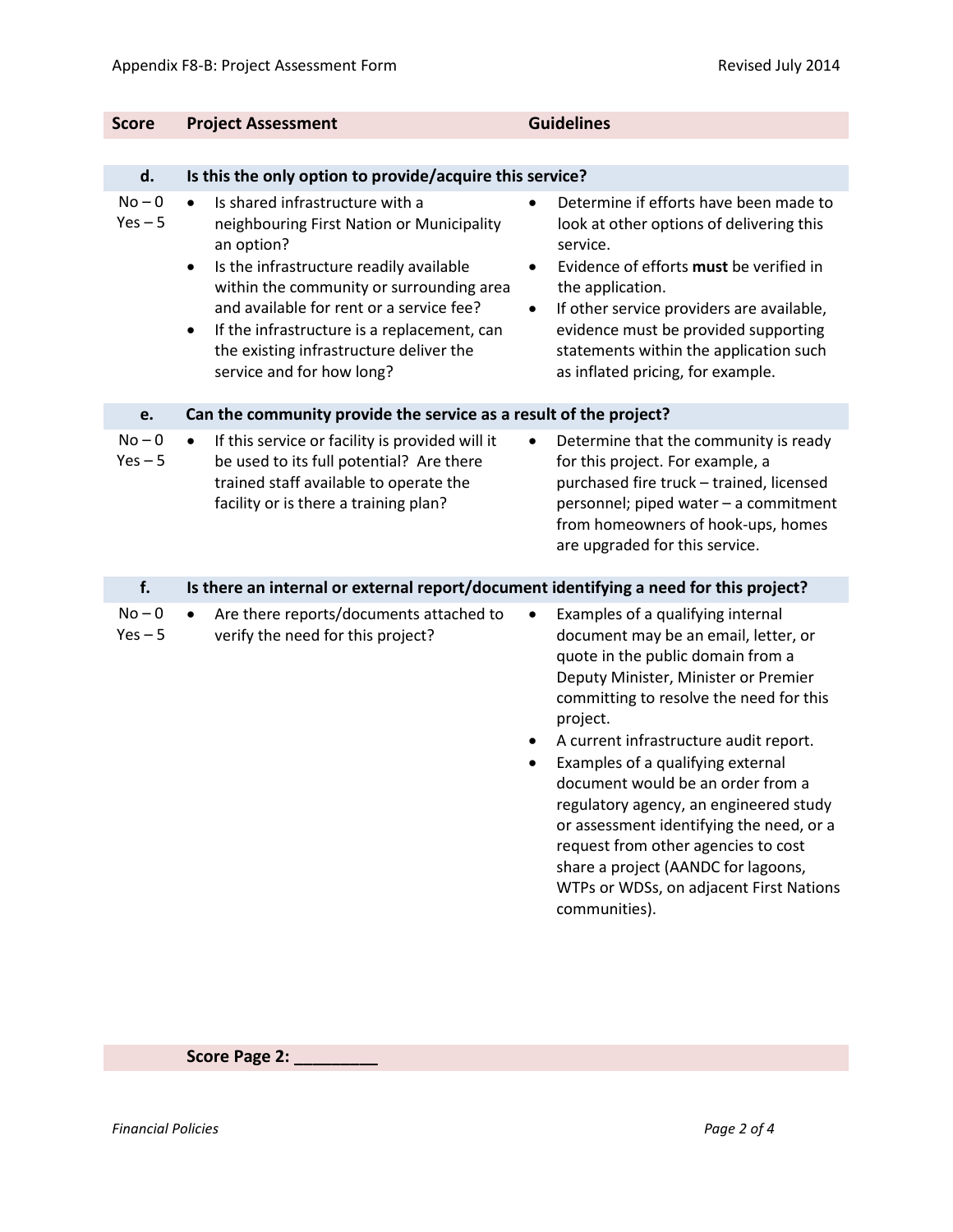| <b>Score</b>          | <b>Project Assessment</b>                                                                    | <b>Guidelines</b>                                                                                                                                                                                                                                                                                |  |
|-----------------------|----------------------------------------------------------------------------------------------|--------------------------------------------------------------------------------------------------------------------------------------------------------------------------------------------------------------------------------------------------------------------------------------------------|--|
|                       |                                                                                              |                                                                                                                                                                                                                                                                                                  |  |
| g.                    | Will this project be of benefit to the community in growth and development?                  |                                                                                                                                                                                                                                                                                                  |  |
| $No - 0$<br>$Yes - 5$ | This question may not apply to Category<br>$\bullet$<br>Maintaining Existing Services.<br>Ш. | Assess whether or not the project is<br>$\bullet$<br>critical to the growth and development<br>of the community. For example, due to<br>increase of population is the new<br>infrastructure essential?<br>Points may be awarded only if the<br>project is required for growth and<br>development |  |
| h.                    | Will the number of residents/communities served warrant the project?                         |                                                                                                                                                                                                                                                                                                  |  |
| $No - 0$<br>$Yes - 5$ |                                                                                              | Determine if the number of residents<br>served by this project justifies the<br>expenditure with the available or limited<br>funds. For example, an access road for<br>one resident that costs \$80,000 versus<br>upgrading a hazardous road for 100<br>residents that costs \$92,000.           |  |

## **2. Need**

*The board must determine how urgent or critical the need of this project is. The assessment questions are meant to draw out this information. Note: A sliding scale may be used for a), b) and c).*

## **a. Is the project time sensitive?**

0 - 15 • Is there a potential hazard to people or the environment?

- Is there an environmental order issued?
- Must this project be completed in the approval year?
- The board must assess the nature and degree of urgency, while considering the 5 year plan.
- Some examples of time sensitive projects include, grant deadlines (CPP), a non-functioning sewage truck, regulatory orders such as Manitoba Health, OFC, etc.
- How immediate will the present situation result in liability if no action is taken?

**Score Page 3: \_\_\_\_\_\_\_\_\_**